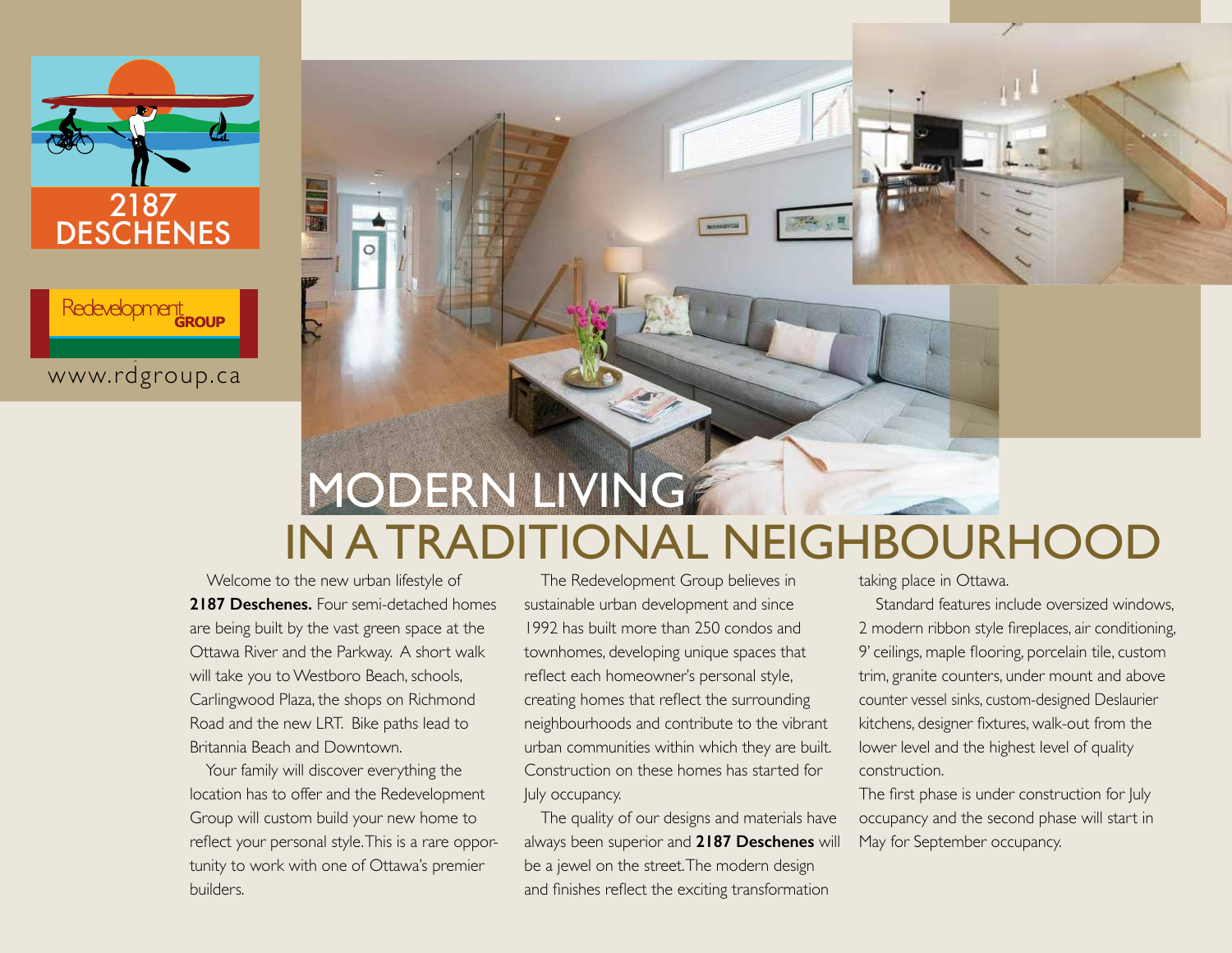

## **LOCATION**



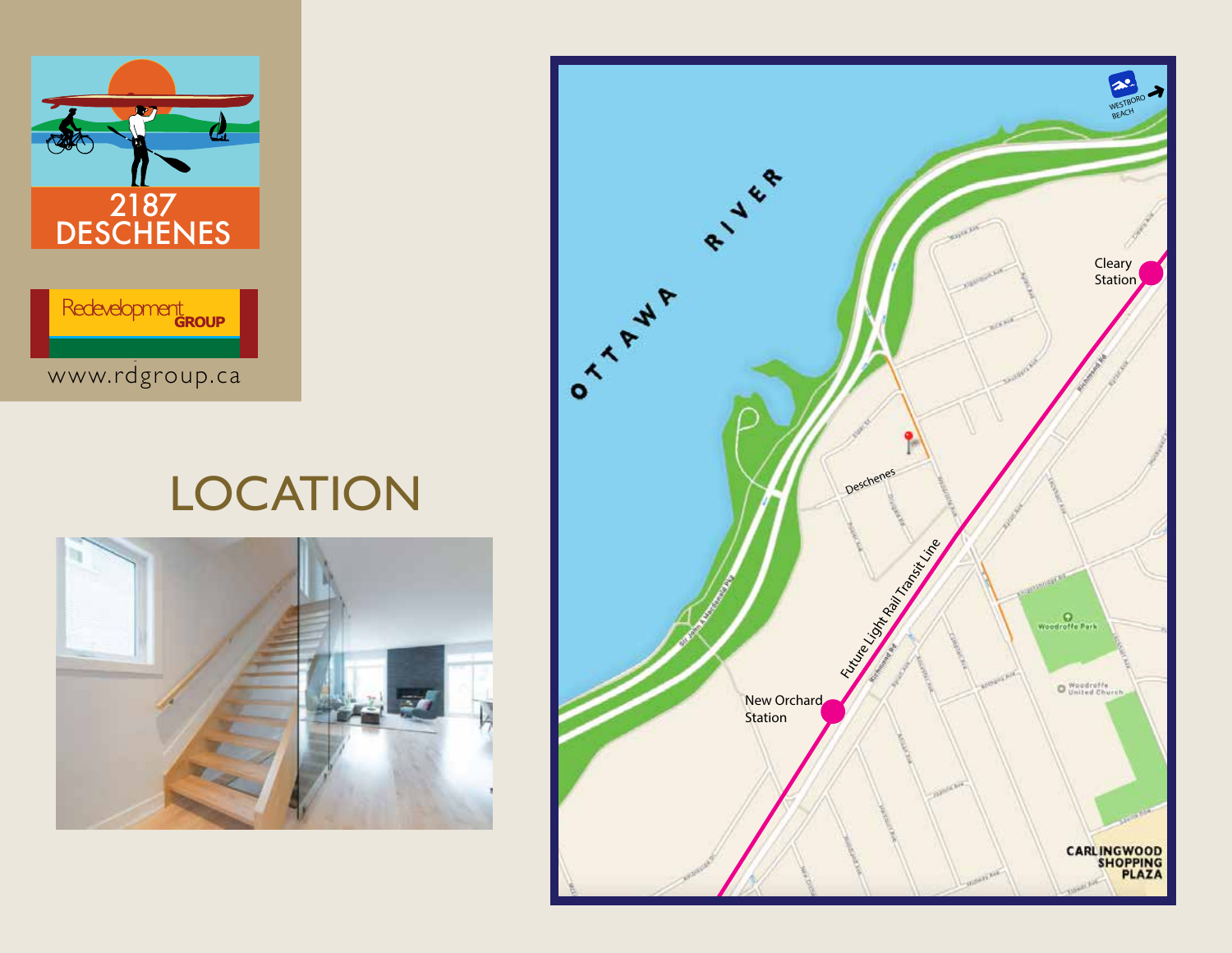









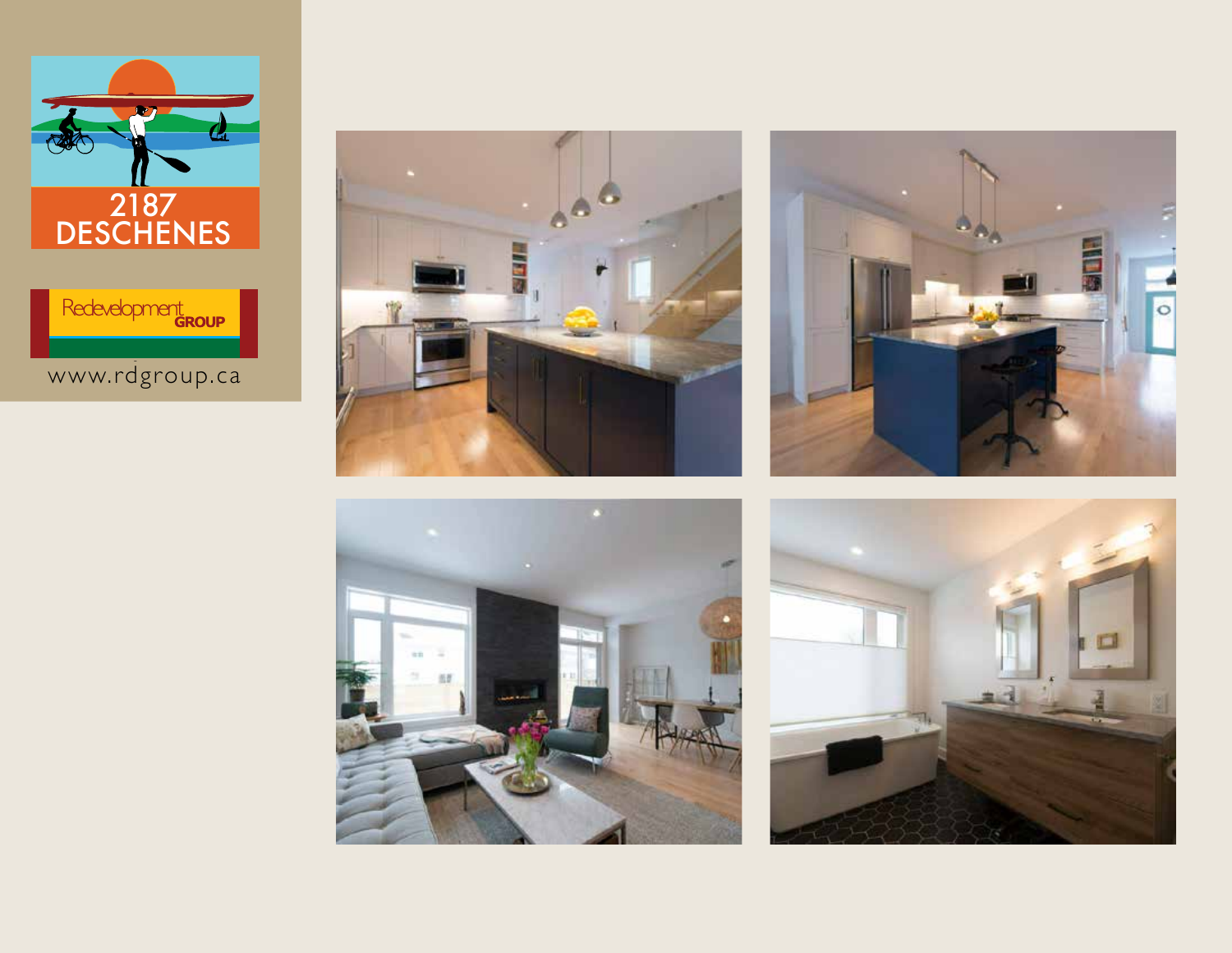



### SITE PLAN

## PHASE 1 ELEVATION





2187 DESCHENES AVE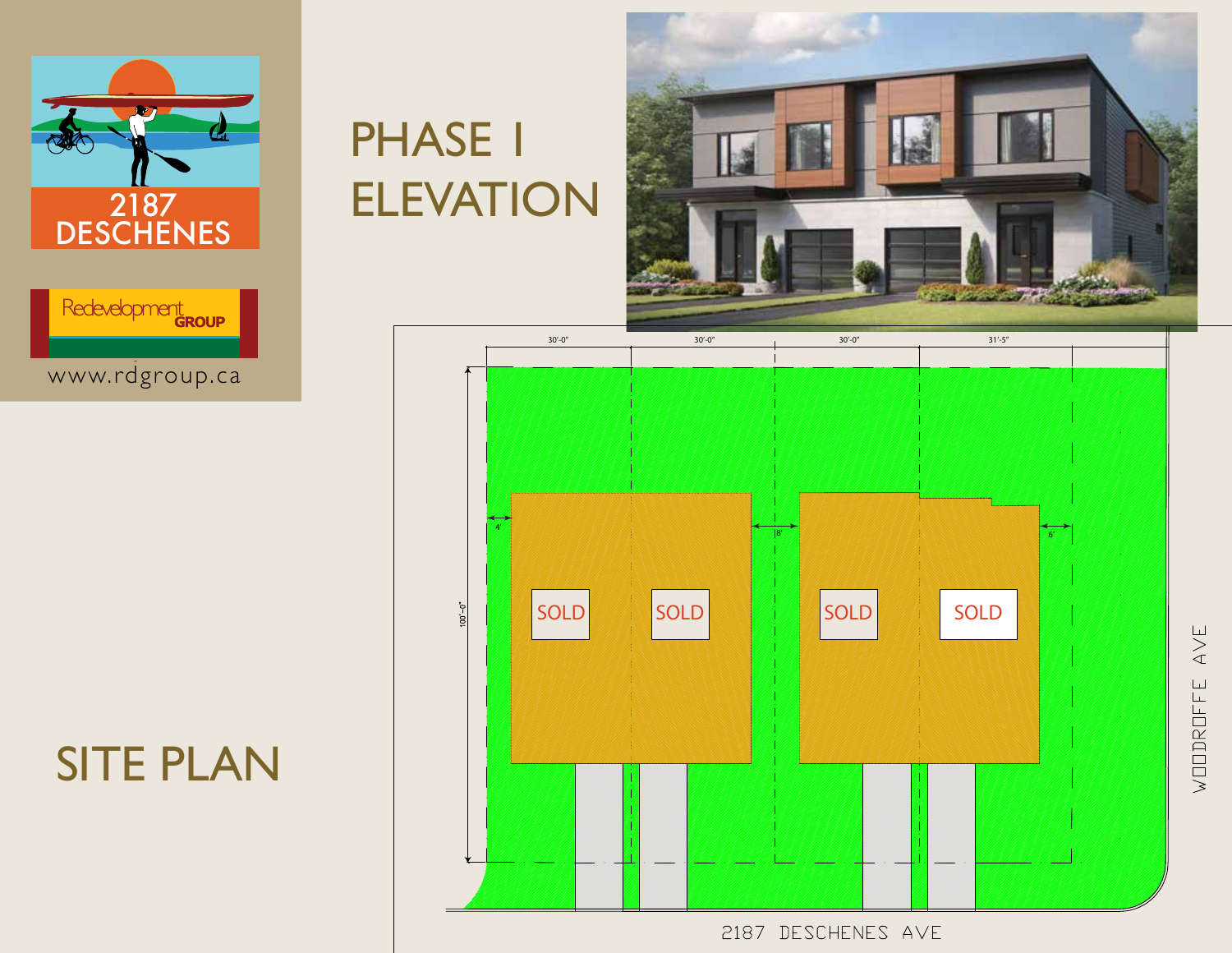



### FLOORPLANS LOWER LEVEL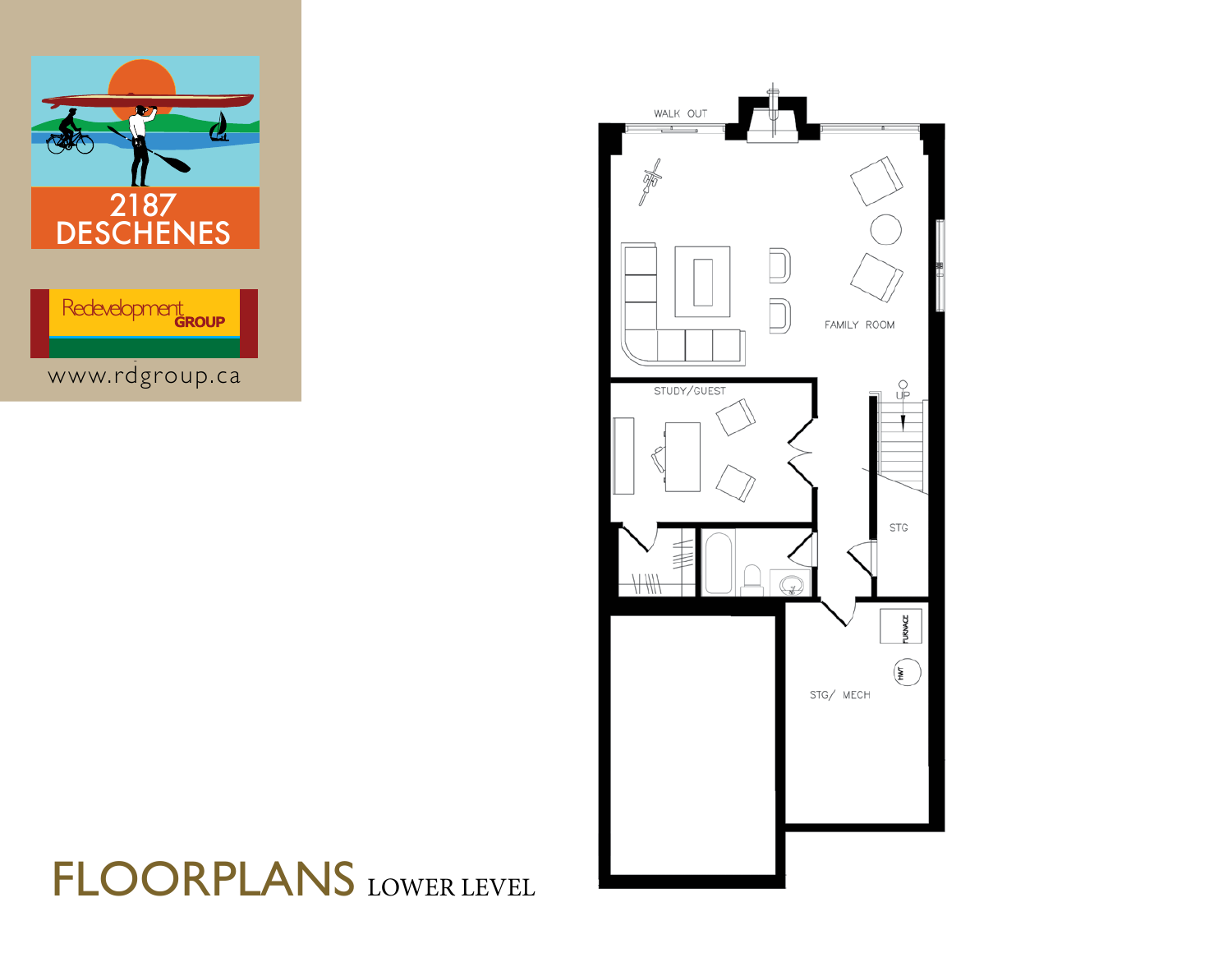



### FLOORPLANS MAIN FLOOR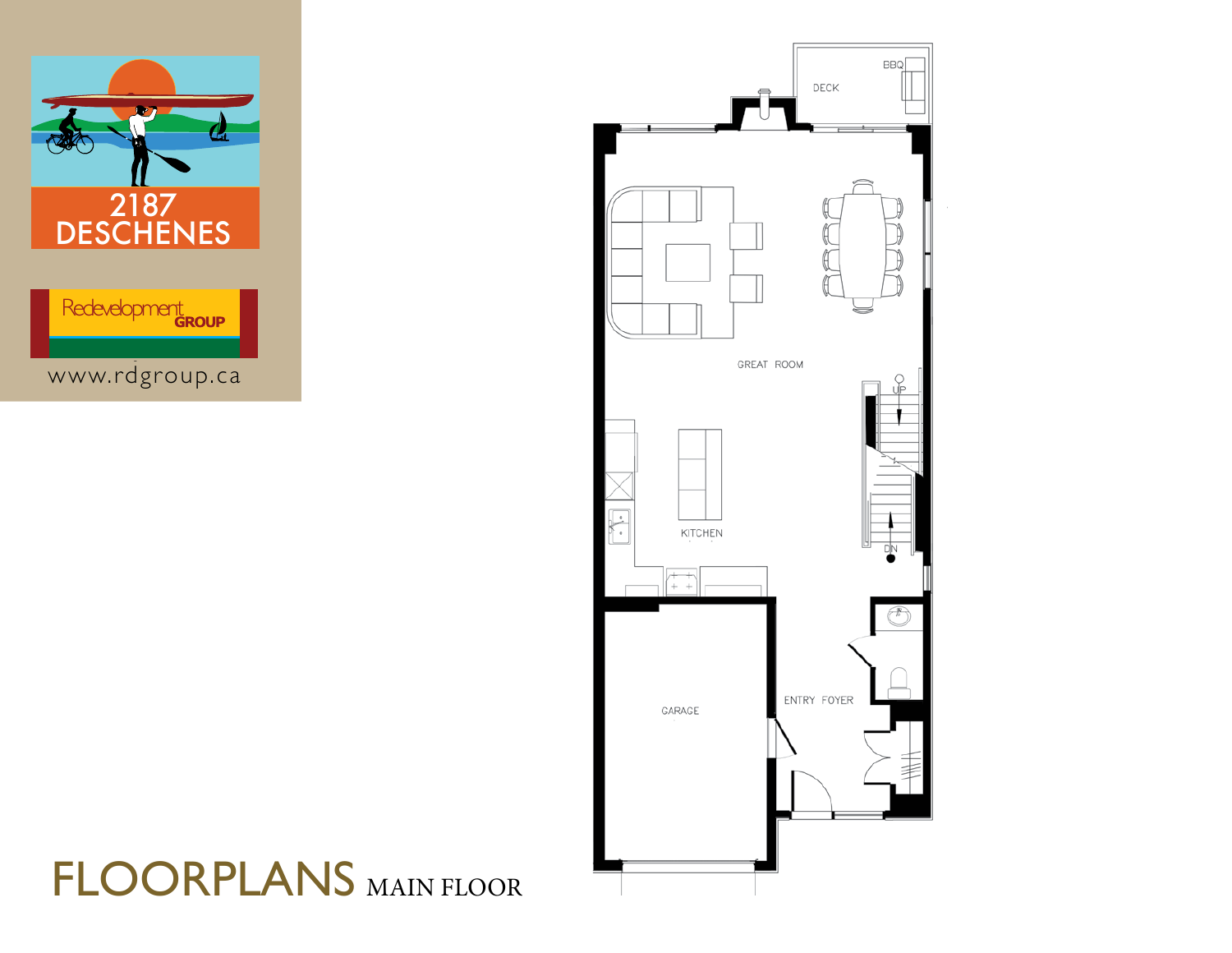



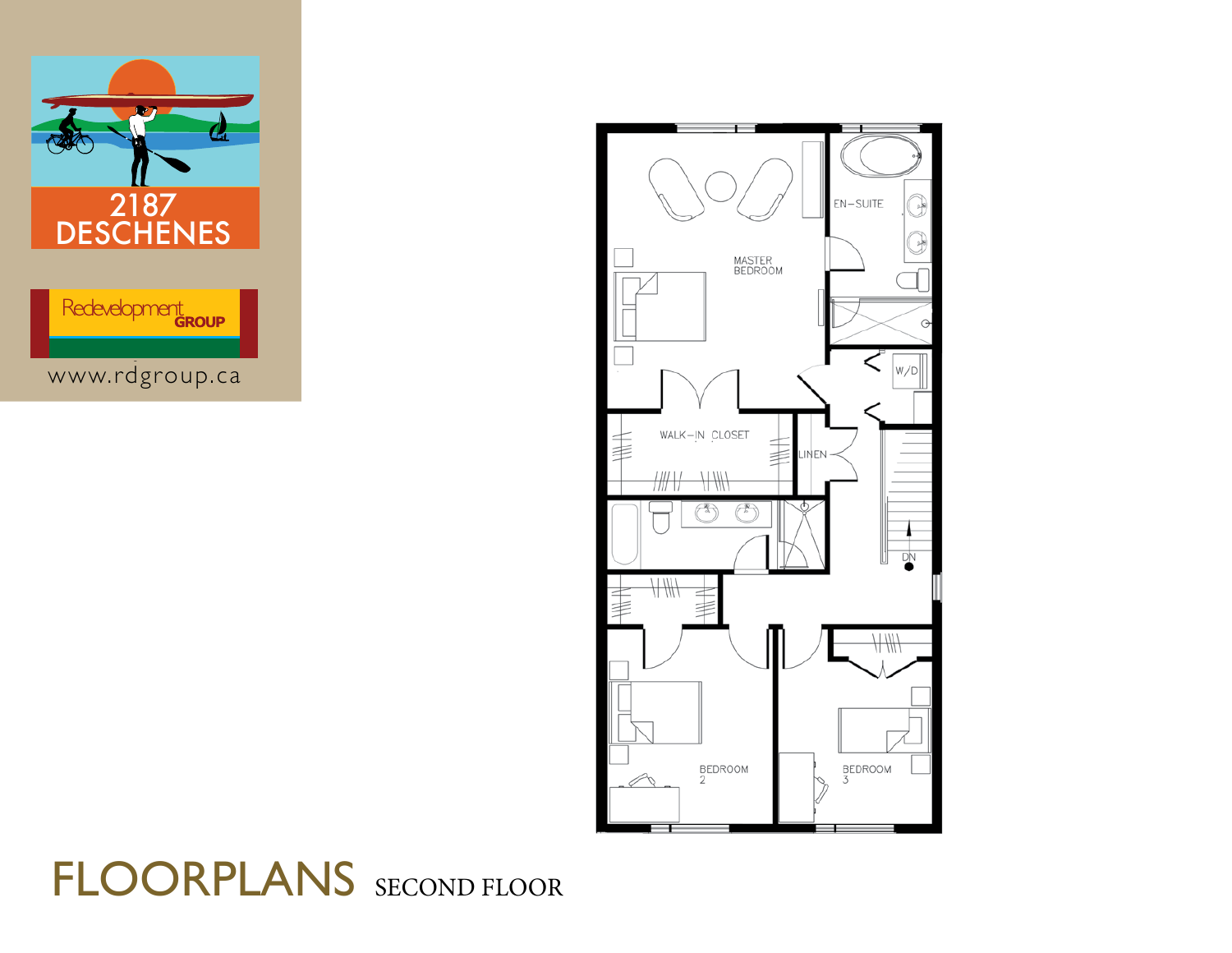

# Redevelopment

#### www.rdgroup.ca **www.rdgroup.ca**

## FEATURES

#### **INTERIOR FEATURES**

- Ribbon style gas fireplace in living room and lower level, Napolean HD 45.
- Stone surround from builder samples.
- Pre-finished maple Hardwood flooring on ground floor and second floor from Builders samples.
- Open riser maple staircase with glass panels in living room.
- Ceramic flooring in entrance and bathrooms from Builders samples.
- Kitchen custom designed with a Deslaurier Kitchen Designer.
- All bath vanities are modern floating style.
- Granite counters in kitchen and bathrooms from Builders samples.
- Painted modern style  $3\frac{1}{2}$ " window,  $3\frac{1}{2}$ " door casings and  $5\frac{1}{2}$ " baseboards trim package.
- Flat finish slab interior doors.
- Chrome lever hardware.
- 9' ceiling height on main living.
- Fully painted 2 coats of latex paint in your choice of one colour from Vendors samples with second colour for trim and doors. Additional cost for dark colours.
- Finished Lower Level including carpet flooring, pot lights,TV package, electrical as per plan.
- • Lower Level Bathroom with tub/ shower, vanity and toilet.
- Lower Level walkout to rear yard.
- Radiant in-floor heating in ensuite bathroom

#### **PLUMBING FIXTURES AND ACCESSORIES**

- Low flow low profile toilets.
- Ceramic wall tile to ceiling of bathtub enclosure.
- American Standard Studio faucets & Shower with Rain shower in ensuite.
- Maax Avenue free standing bathtub in ensuite.
- Kohler vault undermount kitchen sink.
- Pullout kitchen faucet.
- American Standard undermount boxe sink in all bathrooms.
- Custom shower in ensuite bath and main bath with tile and glass.

#### **LANDSCAPING/ EXTERIOR**

- 8' x 10' rear interlock patio at ground floor.
- Horizontal fencing as per plan.
- Asphalt driveway with slab pavers at entrance.
- Maintenance free exterior siding with stucco and architectural panels.
- Maintenance free aluminium soffits and fascia.
- Exterior lighting, frost free garage & rear hose bibs and electrical outlets

#### **FRAMING**

- Each home has a separate party wall structure with 5/8" and ½" drywall on 2" X 4" studs with absorption material between studs and 3/4" air space.
- • Silent floor engineered joist system.

#### **MECHANICAL/ELECTRICAL**

- High efficiency forced air gas furnace with central air conditioning.
- Gas outlet for stove and BBQ on rear deck.
- Pre-wired for 1 telephone and 3 cable.
- Valence lighting under kitchen cabinets.
- Decora white light switches and plugs.
- LED pot lights throughout as per plan.
- Rough in alarm system.
- Pre-wired with electrical, cable, and structure for wall mount flatscreen TV as per plan.
- Double-glazed thermal windows and patio doors, as per plan.
- Window placements throughout all floors as per plan.
- Sectional glass panel garage door.

#### **ADDITIONAL INFORMATION**

- All exterior materials, elevations and colors are architecturally controlled and not subject to change by purchasers.
- One year Construction Warranty. Seven-year Tarion New Home Warranty.
- All plans and specifications are subject to change without prior notice. E&O.E.